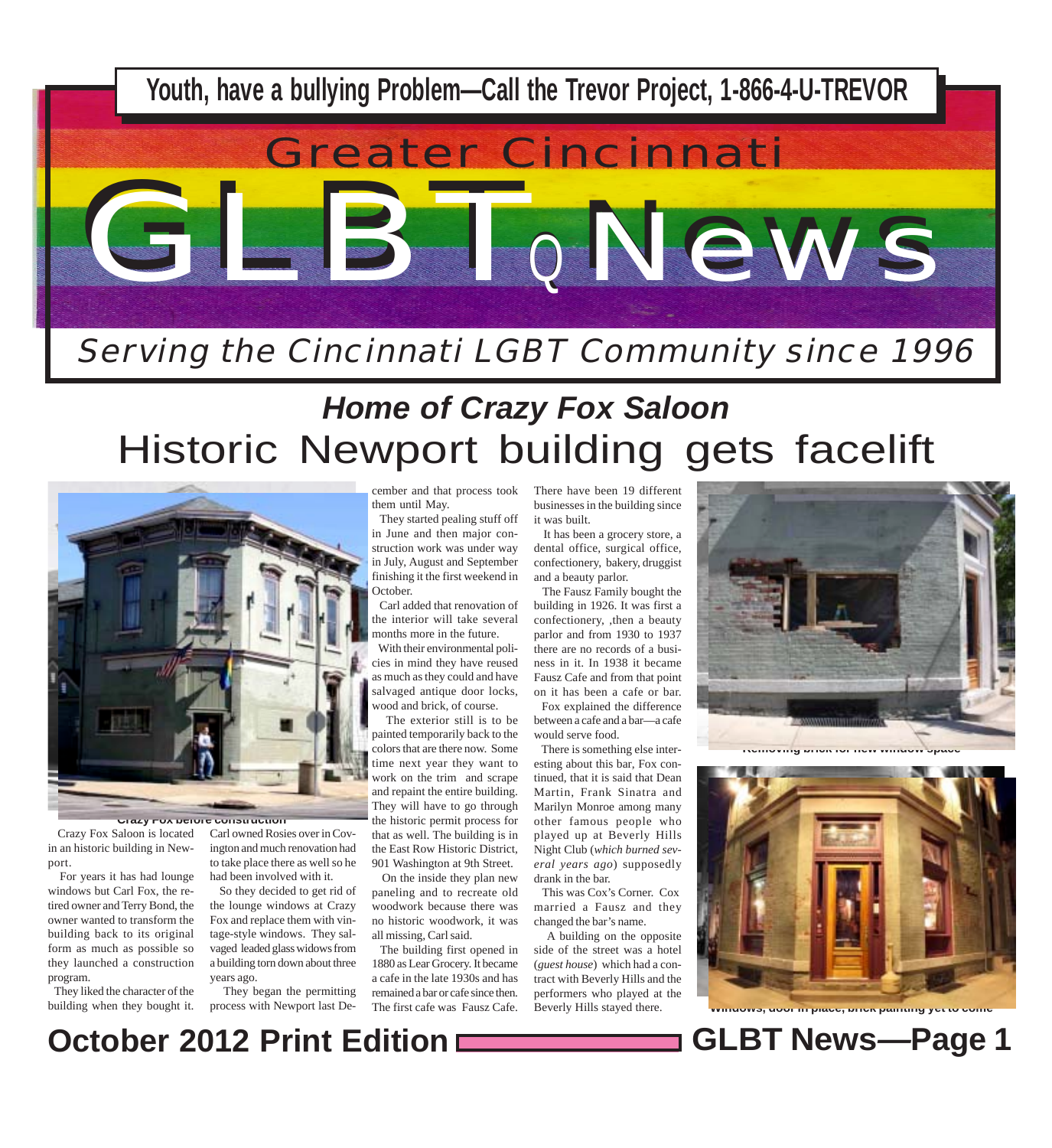# **Page 2-GLBT NEWS CHANGE COMPANY October 2012 Print Edition Just Voting is not enough**

 For America and the World this 2012 Election is critical. It is a decision between two visions of the future. The LGBT

community is very much a part of this competition between world views. President Obama and the Democrats offer an in-



clusive vision of community responsibility where we can lift each other up. Romney and the GOP offer a coalition of forces that accelerates sliding this nation into becoming a corporate theocracy. We are part of that 47 percent Romney does not care about. To date most Americans do not buy that vision. Cumulative polling studies by diverse analysts such as the New York Times and Real Clear Politics give Obama about an 80 percent probability in winning the Electoral vote. The GOP and Democratic Conventions put the contrasts between the parties in high focus . The numbers are stable on which

states go blue or red. This probability is valid only if Obama can mobilize a lot of small to medium donors and repeat a

**Real politic 101** fort. Doing **By Tedd Good** massive techno grass roots efsuch things is LGBT community strong suit.

 It is not enough for us just to get out to vote. We must GET OUT THE VOTE. It is not just about our vote. We are a part of the larger community where we can lift each other up. We must be concerned about the future of Congress . Having Congressional races to support is just as important. Gridlock must be broken . In the Greater Cincinnati/ Northern Ky region the pickings are both slim and crucial. Senator Sherrod Brown of Ohio is the DUDE . He has been an active friend of this community for over 30 years. Otherwise there are a lot of Tea Party incumbent stooges sailing towards reelection.

 Contact the Human Rights Campaign at *www.hrc.org* or the Hamilton County Democratic Party at *www.hamiltoncountydems.org.* HRC is a good choice because they document statistics of what the participation of the LGBT Community is. This is critical for lobby projects.

#### Obama is for marriage

 President Barack Obama sparked a burst of enthusiasm from Florida's Gay and Lesbian voters and a backlash from conservative Christians when he proclaimed unequivocal support for same-sex marriage.

 Reverberations from that decision now are running through the presidential campaign, setting up a clear choice between Obama and Republican challenger Mitt Romney, a staunch proponent of traditional marriage.

 This and related social issues have energized Gay voter-registration drives.



#### **MAP ublications, 1727 Highland, Cincinnati, OH 45202, 513-241-7539** is published monthly in Cincinnati, Ohio. **e.mail***—map@ella.net*

**web***—http:/www.glbtnewscincinnati.com*

"Always be yourself," **from** *Billy Elliot* "Hatred and bitterness can never cure the disease, only love can do that." **Martin Luther King**

**Publisher/Editor—Worley Rodehaver; Associate Editor—Michael X. Chanak Transportation—Joe Wilks**

**Contributors— Tedd Good and Nate Wessel**

#### **GLBT News and UPDATE, Worley Rodehaver and , Michael X. Chanak are on Facebook**

 This Newspaper is supported entirely by income from our Advertisers. Editorials/Opinions are the opinions of the writer or organization and the publisher assumes responsibility only for Editorials, Opinions or Commentary written by the publisher or editor(s). Views expressed in Organizational or Independent columns or in Letters to the Editor are those of the organizations or writers.

 This Newspaper is distributed FREE at Advertisers' locations, through community organizations and other outlets. The publisher assumes no responsibility for content, accuracy or validity of Advertising.

**Contents © GLBT News, 2012** Vol. 16, October 2012 Print Edition,



#### **This publication is dedicated to those who have or have died from AIDS or Hate Crimes**

It is our goal to record the positive contributions **GLBT** people make to their community and the local community at large. While AIDS and Hate CRIMES are certainly not positive things, we seek to draw the positive from the negative. We hold up Paul Delph and Matthew Shepard and their families as models of how human beings should or could react to each other and how families should support loved ones whose

lives are not in the box right wing religious zealots want them in. Delph, a multi-talented Cincinnatian, died of AIDS in 1996. His mother shut down her business to care for him. Shepard died in 1998, victim of a hate Crime and his mother worked for years to get passed a national Hate Crimes Bill, which is now law.

**Matthew**



#### **Left to right 2013 PRIDE Co-Chairs Erica Defresne and Cathy Rogers** *2013 Cincy PRIDE planning begins*

**By Michael X. Chanak** Associate Editor

 Fireworks? Metro buses with Rainbow banners? These were just two of the ideas shared by next year's PRIDE Co-Chairs Erica Dufresne and Cathy Rogers at the group's first meeting of the PRIDE season at the downtown public library.

 Two things are certain: the date of Cincinnati PRIDE is Saturday June 29, 2013 and the festival will be at Sawyer Point.

 Thirty members of the community attended and were encouraged to sign up for committees and chairs from Sponsorship to Kids Zone at the meeting. This PRIDE committee is building on the success of 2012, where

#### What you have missed?

 If you have not been to our website or if you are not on our e.mailer list here are some of the stories you have missed during the last three weeks in our Weekly Editions!

- $\nabla$  Stop Aids Walk next Spring
- $\nabla$  Kate Munger Workshop
- $\nabla$  Louisville wins student journalism award
- $\nabla$  PFLAG election
- $\nabla$  October is GLBT History month
- $\nabla$  Ryan upholds hatefull znti-Gay ideals

Send your e.mail address to *MAP@ella.net* to join our e.mailer *http://www.glbtnewscincinnati.com*

approximately \$15,000 was raised after some \$100,000 expenses to put on the event. Final figures are pending as a few vendors have yet to bill for this year's event.

 Cathy Rogers, co-chair says "They have been in contact with a local attorney to incorporate as a non-profit – an advan-tage when soliciting funds."

 Chairs already an-nounced were: Retail/Non-Profit Vendors— Melissa Riley and David White, Parade—Tom Wible, Website/Social Media— Shawn Baker and Andrew Wilson.

 For the continued growth of the event, one message was clear – get involved – by visiting *www.cincinnat pride.org* and the groups FACEBOOK pages at www. facebook.com/cincin-natipride.

 Forty years of PRIDE (and 20 years of the GLBT Center Sept-ember 17) are cele-brated in 2013. The Ohio Lesbian Archives, a non-profit group with offices in Clifton United Methodist will be in a lead position in supplying history. Christa Curfiss represented that group. All individuals who have old photos, documents scanned and from these years can contact *www.cincinnatipride.org.*

 The idea is to have photos and information from each of those years as a way of celebrating this history.

 Other ideas under consideration: later start time to allow for more evening activities at Sawyer Point and the possibility of fireworks (*potential cost upwards to \$10,000*). The web site will be updated with more current information, including meetings, with optimization for mobile devices and the potential to include a "marriage ceremony" Prior to this public meeting, the 2012 committee met to "debrief" and capture ideas on "what went right" and "areas of improvement" for 2013. Check the groups website for additional information and meeting dates.

### **Past PRIDE Parade Marshals to be honored**

 PRIDE 2013 will be the 40th anniversary of the first PRIDE Parade and Festival in Cincinnati.

 In the first planning meeting, it was suggested and agreed upon, that instead of having new Grand Marshals for 2013, they will honor the past 40 years by having as many of the Grand Marshals from prior years as are able, return to reprise that role.

 Cincinnati Pride 2013 will be on June 29, 2013 at Sawyer Point. The parade will wind thru downtown, ending at Sawyer Point.





**Shepard**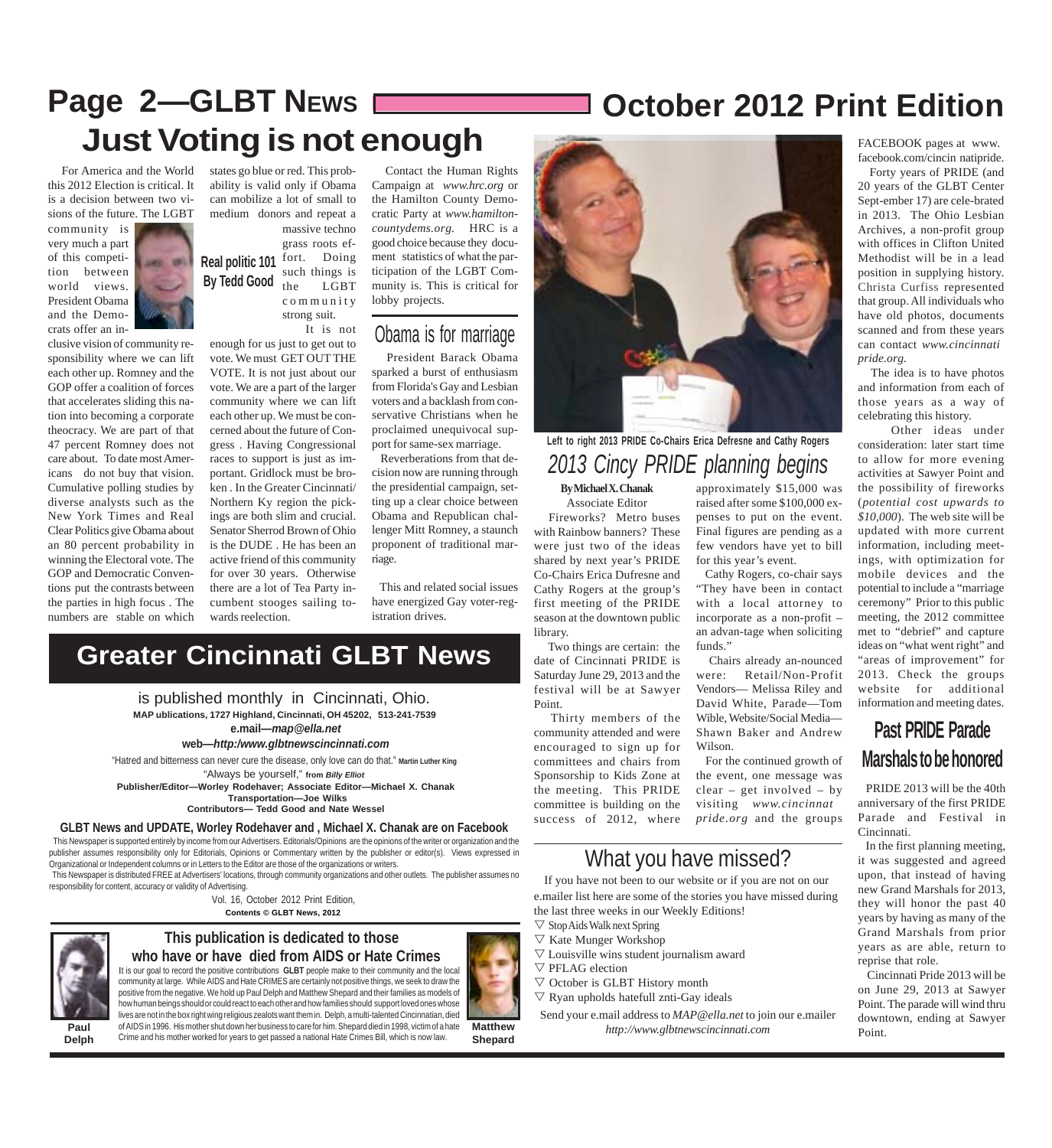# **October 2012 Print Edition GLBT News***—***Page 3**

# **Gay Scout denied "Eagle"**

 Ryan Andresen, a 17-yearold California boy who has spent 12 years as a Boy Scout, has graduated high school and is ready to receive the organization's top badge, the Eagle Scout. However, he and his mother Karen have said that he has been denied the badge because he's Gay.

 According to NPR, Karen said that when he sent his paperwork to the scoutmaster of Troop 212, they would not honor it. So, she went to Change.org to create a petition to get the Boy Scouts to give him the badge. The petition is already up to almost 150,000 signatures.

QUEEN CIT

Rehearse most Weds www.QCRB.org WEGAN: \$13 594 696 IT 1851. 513-559-9987



**And Sunday Brunch is back!**



**We are open 11 a.m. to 2:30 a.m. Monday through Saturday and 11 a.m. to 8 p.m. on Sunday** *1686 Blue Rock Street Northside 513-681-8100*

# **YOUR DEMOCRATIC CANDIDATES FOR JUDGE**

# FOR OHIO COURT OF APPEALS, 1ST DISTRICT **MARTHA GOOD**

**JDGE-COURT OF COMMON PLEAS NADINE ALLEN**



Since graduating #1 in her class from U.C. Law, Martha has had a distinguished 27 year career as a Public Defender, Mediator, Arbitrator Law and Political Science professor which makes her ideally suited for the Court of Appeals.

Judge Nadine Allen is a TRIED AND PROVEN judge who is FIRM BUT FAIR. Safety first! Experience counts!

# FOR OHIO COURT OF APPEALS, 1ST DISTRICT **BRUCE WHITMAN**



Bruce Whitman has been a successful, upstanding lawyer for the past 32 years. His strong understanding of complex law will bring clear, quick and fair decision making.

#### JUDGE–COURT OF COMMON PLEAS **STEVE BLACK**



Steve Black brings 35 years of experience .<br>as a practicing lawyer to this judicial race. His experience and his commitment to our community makes him the right choice for the Court of Common Pleas.

#### 2 TO BE ELECTED - VOTE FOR BOTH!

 ${\bf WWW.hamilton countrydems.org / 513.421.0495}$ 



#### FOR OHIO SUPREME COURT **YVETTE MCGEE BROWN**

Ohio Supreme Court Justice Yvette McGee Brown has a unique perspective on the struggles facing Ohio families–because she has lived them and fought to address them for decades as a judge and leading family advocate. She is currently the only Democrat on the Ohio Supreme Court.

#### FOR OHIO SUPREME COURT **MIKE SKINDELL**



Mike Skindell has been a dedicated public servant for more than 25 years who has always put people first. Currently, Skindell is a state senator from Lakewood representing the 23rd District in the Cleveland area. He was a state representative from 2003-2010.

#### FOR OHIO SUPREME COURT **WILLIAM O'NEILL**



William O'Neill served ten years on the 11th District Court of Appeals from 1997 to 2007. He is a graduate of Ohio University, Cleveland Marshall College of Law and Huron School of Nursing. William O'Neill is a retired Lieutenant Colonel in the United States Army and was awarded the Bronze Star for his service in Vietnar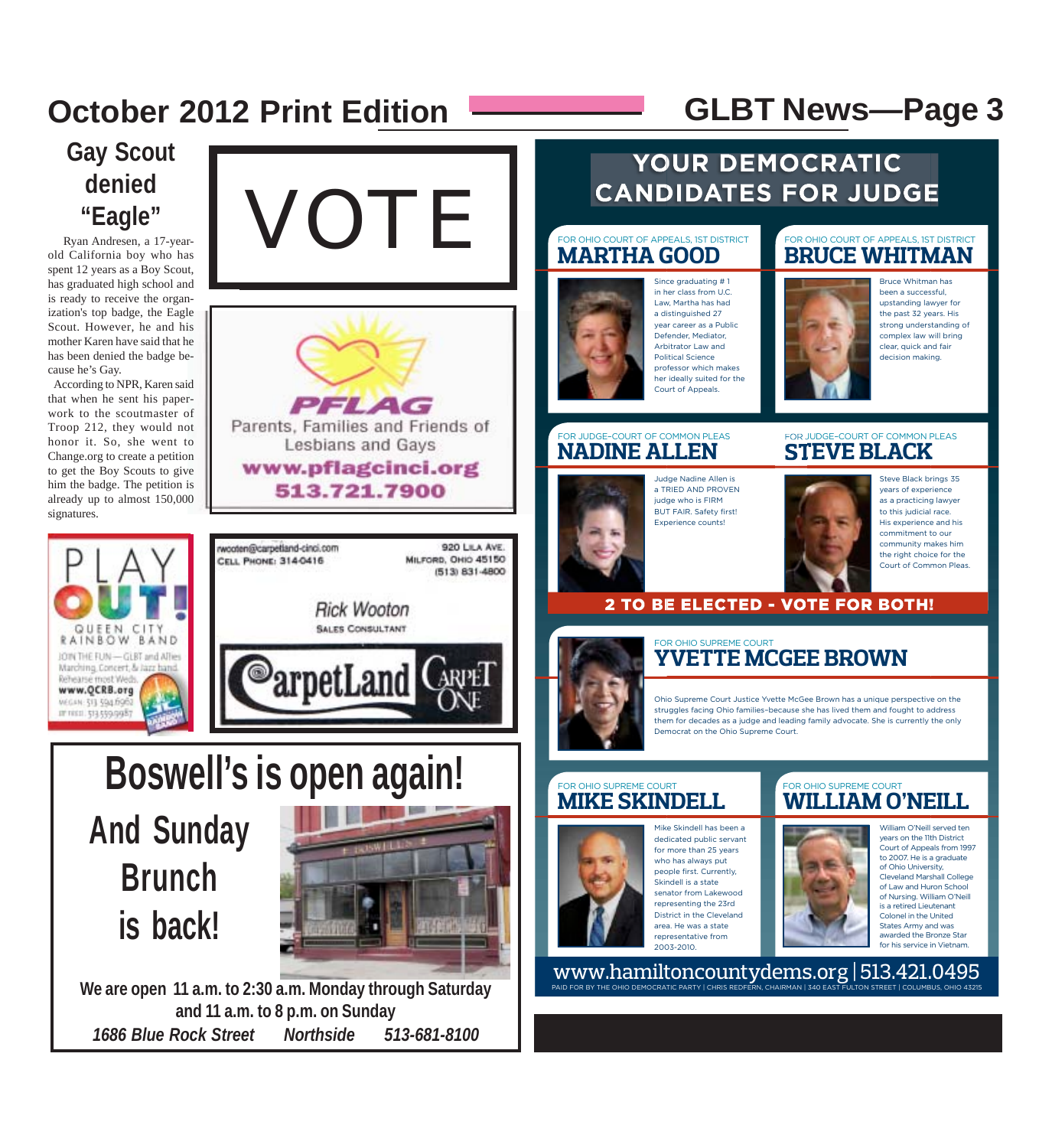# **Page 4—GLBT NEWS October 2012 Print Edition**

### **Gendered identities**

Some parts of the community, no more accurately can I yet put it, are inclined these days to describe that community

with none other than an exhaustive enumeration of it's constituent parts. It is as though awaking, we discover our

consciousness. We are now consciousness, or "C" for

*What is the Court?*

The Imperial Soverign Queen City Court of the Buckeye Empire is a not for profit organization that raises money for

**ISQCCBE** organizations local not for profit in the Greater Cincinnati/

Northern KY area. In our 21 years of existence we have raised over \$950,000.00.

We support charities

such as GLSEN, PFLAG, Caracole House and The YWCA Breast Cancer Fund. We raise our dollars usually at drag shows at local venues and we 100% give all the money to those designated charities.

The ISQCCBE recently has went under a



short. C is all we know. A further examination relates the existence of senses and a body which gives rise to them.

 We begin to analyse the body; a leg(L) is revealed, a gallbladder(G), succeeded by a  $brain(B)$ , a toe $(T)$ , a quadricep

Nate fully fleshed. We By Nate Wessel "selves" to muscle(Q), and on until we are now know our contain CLGBTQ. In my

self I call this collection of parts by my name. The parts of "me", though

reconstruction period over the last few months but we are still out there in the community raising much needed money for those living with HIV/AIDS disparate and easily separated, none the less form a cohesive whole more recognizable as one than many.

 With our community not neces-sarily is our unity the more easily per-ceived. Our personal selves made of CLGB-TQ. we think our oneness completed and become each a Gay,(G) a Bi(B), a Trans(T) and so on. We lump them crudely together into "LGBTQPPIA" and so call our larger communal selves.

 The name I call myself, "Nate", implies a unity of parts, a singular primary identity. The name we call our community implies unique division, for few other forests call them--selves by trees. But our forest, for forest it is, is part of an ecosystem, that of a world, a galaxy, and on to absolute unity.

 As Cher so wisely sang, "I am part of you. We have living proof. There is some kind of light that flows through everything, This is a different kind of love song"

 That's more or less what Spinoza said during the dark ages. He was a pretty bright asexual individual.

**Gay Marriage will be downfall of country?**

Former Alabama Chief Justice Roy Moore, who is seeking to regain the office of chief justice, denounced **same-sex** marriage and predicted it would be the downfall of the country speaking at a Tea Party rally in Fort Payne, Ala., on Saturday,



# **Scott E. Knox**

#### **ATTORNEY AT LAW**

General Practice including: Probate—Wills/Powers of Attorney Disability (Social Security/SSI/Disability Insurance) Lesbian/Gay/Transgender Legal Issues HIV Legal Issues

**Honored as one of** *Lawyers Weekly USA's* **Attorneys of the Year for 2002**

**13 E. Court St., Suite 300, Cincinnati, OH 45202 Tel: 513-241-3800 FAX: 513-241-4032 e.mail:** *sknox@choice.net*

(*The Court*) By Brooklyn Steele-Tate

and breast cancer. The money we raise and donate to the community agencies is used to provide free testing for both HIV and

breast cancer

screenings, literature to help bring about education for LGBT issues

scholarship money to deserving LGBT Students getting a higher education. The dollars that YOU in the community give to us at our shows, the raffle tickets you purchase and the jello-shots you buy all go to help out our local charities.

*See Court, Page 7, Col. 1*

and to provide

October is a busy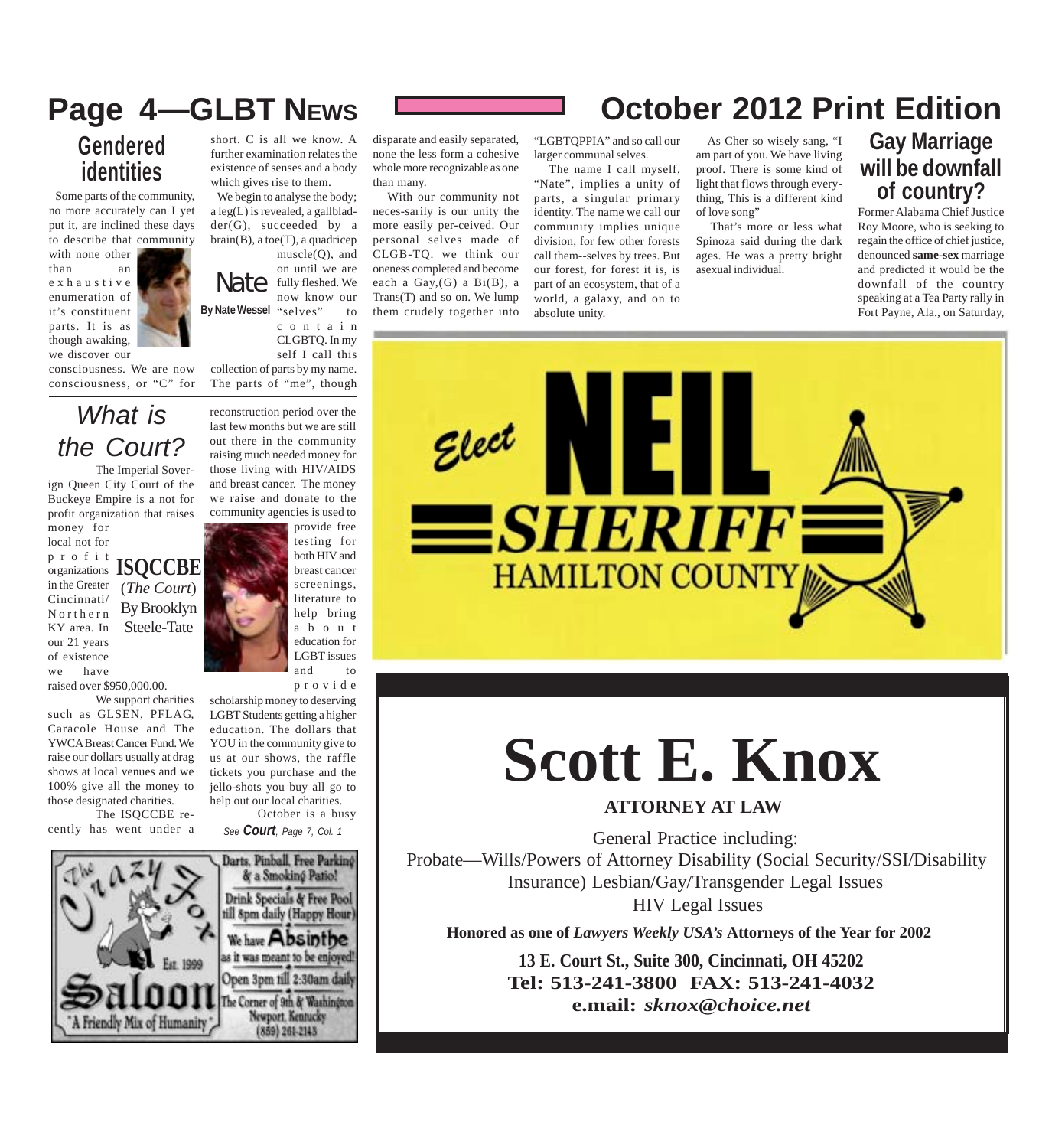# **October 2012 Print Edition GLBT News-Page 5**

**Did you not know this newspaper is here?**

# **New Classifieds**

## **Share**

House to share, Madisonville,  $$500$  a month + utilities, Must be open minded

513-509-4724

# **For Rent**

1- or 2-bedroom, 1 bath apartment. Fresh rehab, newer appliances, Ikea kitchen. Short walk to Northside business district. Large, bright rooms; central a/c; dishwasher; balcony; coin washer/dryer in building, basement storage. First floor available \$700/ month includes heat. Pet O.K. with pet deposit. Call Tim @ 520-7112 for appointment.

## **Ad sales**

This newspaper seeks Ad representative. Tell us why you would like to selll for a GLBT publication—*MAP@ella.net*

### **Classified Ads**

 Four words (*chracters*) 50 cents. No minimum, no maximum, will run for one month including weekly. Send check or money order to Rodehaver, 1727 Highland, Cincinnati, Oh 45202



**Kendall Hampton**

The Cincinnati Police have apprehended the person who shot Kendall on September 7, 2012. He is an 19 year old African American male; name Eugene Dukes

 Hampton was shot and killed after a fight in Walnut Hills which he apparently won.

 According to reports **GLBT News** received Kendall and a family member were going to a carryout at the time when he was called names and the fight broke out.

 The person he beat was being teased by others that he had been beaten by a "fag".

 Dukes was charged with murder and has been indicted.



**Eugene Dukes**

# GLBT Votes still count!









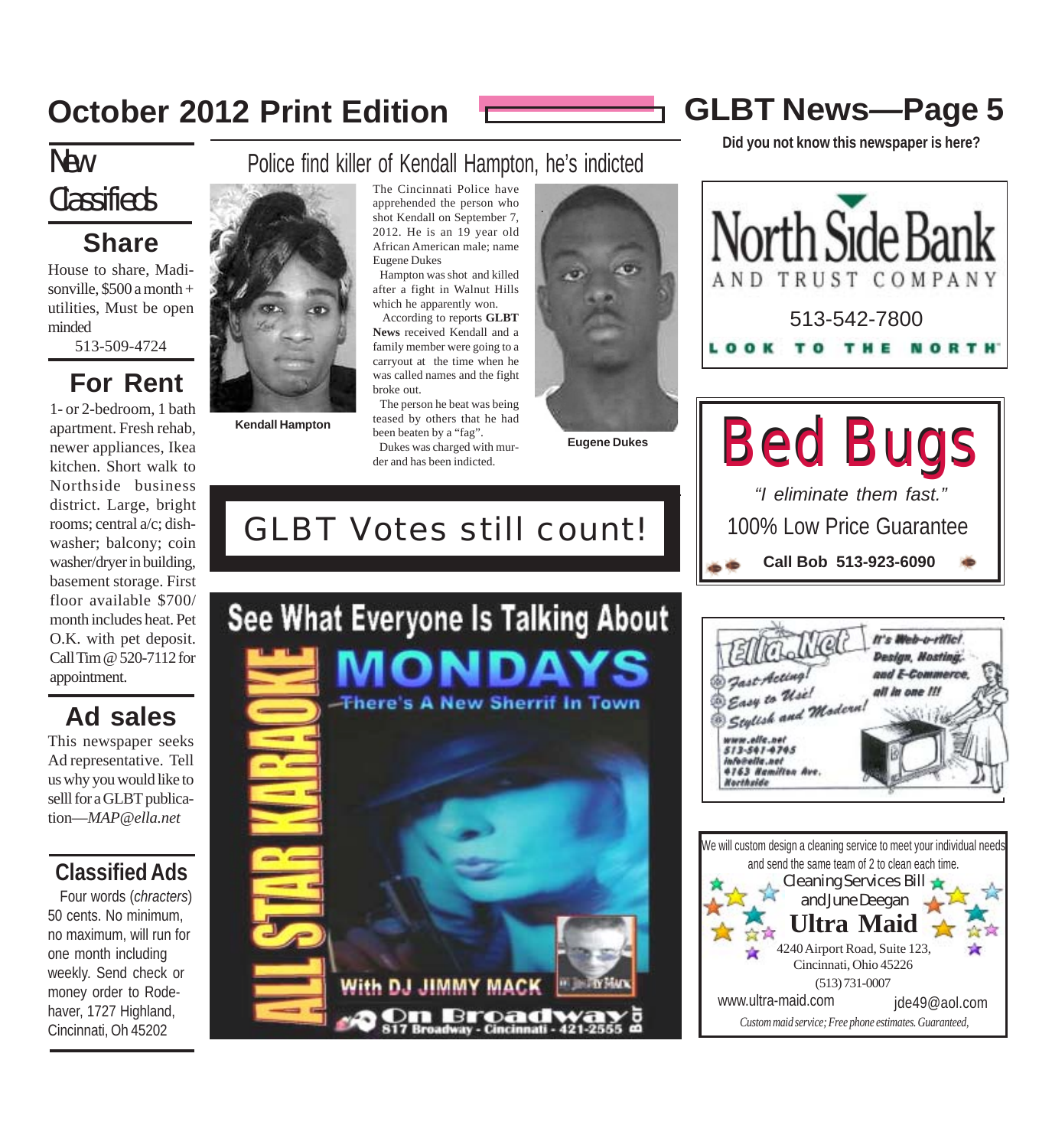Page 6-GLBT News

OPEN minds

n

odist Church

Not a blank space

OPEN

docirs

Worship Celebration @ 10:30 Sundays

3416 Clifton Avenue 513.961.2998 Cincinnati OH +5220 www.cliftonumc.com

OPEN

hearts

www.firstuu.com 9 and 11 a.m.. Sunday—Service and Religious Education *Welcoming Congregation Childcare, Accessible, Audio Enhanced*

**October 2012 Print Edition**

# G Our Faith Too! 心

#### If Jesus was a Republican or Democrat

#### **By Karen Allen**

Have you ever wondered if Jesus would have been a Republican or a Democrat? We wouldn't be the first to try to fit him into our political agenda, right up until he died on the cross even his closest disciples believed that he had come to overthrow the Roman government and restore

political power to the Jews. Somewhere along the line socially conservative Christians became so synonymous with the right-leaning Republican Party that they became known as the Religious Right. The word Gay was enough to bring them **Allen**

out en masse thumping their Bibles all the way to the polls to vote W into the White House… twice. They've accused the Democratic Party of launching a war on religion because they must be Godless people given their support of women's reproductive choices and Gay marriage. I'm sure a good number

of Republicans think God should just smite them. The rub is Democrats seem to be doing a better job than the Republicans of obeying Jesus' teachings to look after widows and orphans, to fight for the rights of the disenfranchised, and to be a neighbor to someone by helping them get back on their feet after a

rough patch.

 You might be surprised to hear that Jesus would be neither a Republican nor a Democrat. In fact, in the Bible, whenever Jesus had occasion to talk about the government, he usually did so with great disdain. When questioned by someone about whether or not it was right to pay taxes to Caesar, Jesus responded by asking whose face was on a coin. When the person said it was Caesar's, Jesus told them to render to Caesar what is his, and to render to God what is God's.

 If Jesus were to walk the earth again and visit the United States, we wouldn't find him concerning himself with politics. We would find him doing exactly what he did the first time, and what he told us to do in his absence: he would be healing the sick, helping the

4033 Hamilton Ave.

Cincinnati-OH 45223

Phone: (513) 661-6464

www.NewSpiritMCC.com

homeless, bringing freedom to prostitutes, drug abusers and alcoholics, and he would be visiting the incarcerated. He would be inviting everyone, especially the disenfranchised, to follow him and obey his teachings because they bring peace of mind and heart.

There are those who use religion as a smoke screen for their true political agendas, and there are those whose political agendas truly do reflect their love of God.

 Jesus discouraged his disciples from wanting to be in political power because he wanted them to understand that they served a higher authority, one far more powerful and capable of changing things than any human government could ever be.

 On Election Day do your civic duty and render to Caesar

what is Caesar's. But today and always, render to God what is God's. The latter is a lot harder to do, but it's what we have to do if we want to see real change in this world.

#### Reparative therapy

 Therapists who purportedly counsel Gay and Lesbian patients into heterosexuality and two anti-Gay organizations have filed lawsuits seeking an injunction against California's recently approved ban on reparative therapy for minors.

 Known as Senate Bill 1172, the law prohibits licensed mental health professionals, such as psychiatrists, psychologists and family therapists, from using sexual orientation change therapy and other "reparative" methods with clients under the age of 18.



**Journeying Together,** 

**Creating Peace,** 

**Through Christ.** 

**Doug Slagle, Pastor** *www.thegatheringcincinnati,org thegatheringcincinnati@gmail.com* **513-307-6963**

# thegathering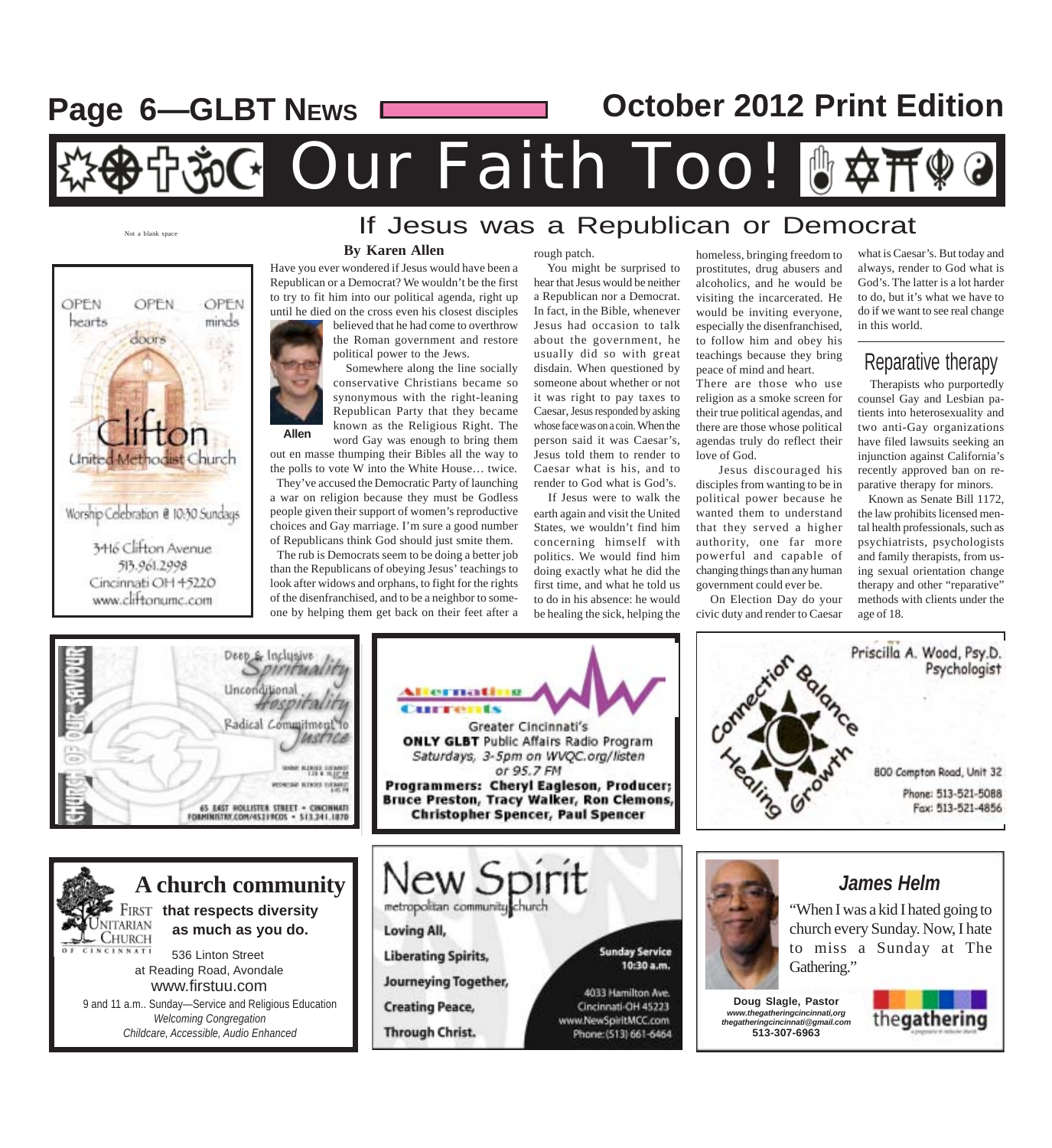# **October 2012 Print Edition GLBT News***—***Page 7**

month for us! Check out our remaining schedule below: October 6 Yadda Club with the Black Mondays October 13 The Cabaret for the LGBT Center October 14 Shooters 4:00pm Drag Mart October 19 Shooters

October 20 Yadda Club Pink Party for YWCA Breast Cancer Fund October 21 The Cabaret for

Drag You Out for the YWCA Breast Cancer Fund. This show has 14 biological females competing for the title. October 26 Old Street Saloon

Halloween Bash So check us out on

facebook: ISQCCBE and see you out and about! Until next time!

 **Brooklyn**

# **Dragula**

 Dragula will appear Friday, October 26th at St. John's UU Church, 320 Resor Ave in Clifton. Admission is Adults \$10 Students \$5 +Doors open 7:30 +Show starts 8:00 +Party with music, dancing until 11:00 +Raffle tickets available for great prizes +Costume optional +An alcohol-free event *Drag Show and Halloween Party*

 Be yourself. BGLQT and straight allies of all ages are welcome.

**Court**—from Page 4 Proceeds help fund St. John's and partner church because an their trip to Transylvania

 St. John's has a partner church in Sventslas Transylvania and a group of people from the church want to make a trip to visit the

anniversary of sorts is coming up.

 They have sent their partner church money for almost 10 years now as they are very poor.

VOTE!

**Advertise**

**Here!**

**Have a business in Northside? I'm Karen and I can help you plan advertising in GLBT**

**513-979-4295**

ON NA

Gary Sebastian

# **VOTE THE WHOLE BALLOT!**

County Recorder County **WAYNE WAYNE COATES**

For Ohio Court of<br>Appeals, 1st District **BRUCE BRUCE WHITMAN**

**COUNTY**



**JIM NEIL**

For Ohio Court of<br>Appeals, 1st District **MARTHA MARTHA GOOD**





County Coroner



**Issue 4 sue Iss**

ricting atiCityCouncil







**NEWSOME DRIEHAUS NISEHAUS DRIEH**

For State Representative State **STEVE**

For Ohio Ohio

**MIKE**

**STATE**

**HUBERT"BROWNIE" IE" HUBERT"BROWNI BROWN**

**LUKEN**



**WISSMAN PILLICH P**







For State<br>Representative

**DALE DALE MALLORY**

**Visit our website for more information on the candidates.**

For State<br>Representative **ALICIA ALICIA** For State

**REECE R**

Supreme Court Court For State Senator For District 8 8 **RICHARD RICHARD**



For State State S Representative **DENISE DEN**

Represe







For Ohio<br>Supreme Court **YVETTTE TE YVETT MCGEE BROWN** 

Paid for by the Hamilton County Democratic Party | Tim Burke, Chair | 6109 Webbland Place, Cincinnati, OH 45213 www.hamiltoncountydems.org | 513.421.0495

513.254-5941 2729 MADISON RD CINTI OH 45209

hair style...designed and refined

**Come visit us!**

**513-961-6111**

**169 W. McMillan**